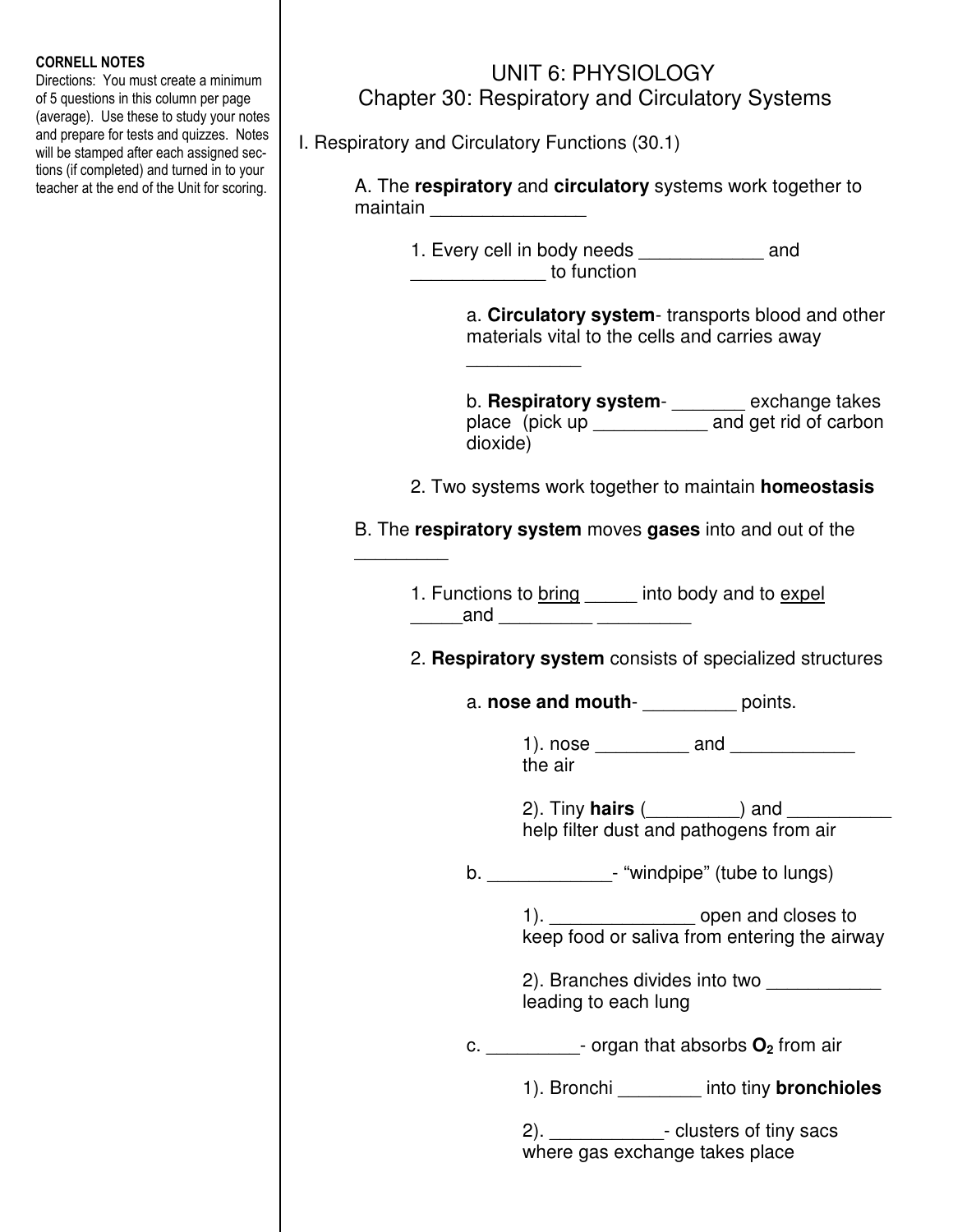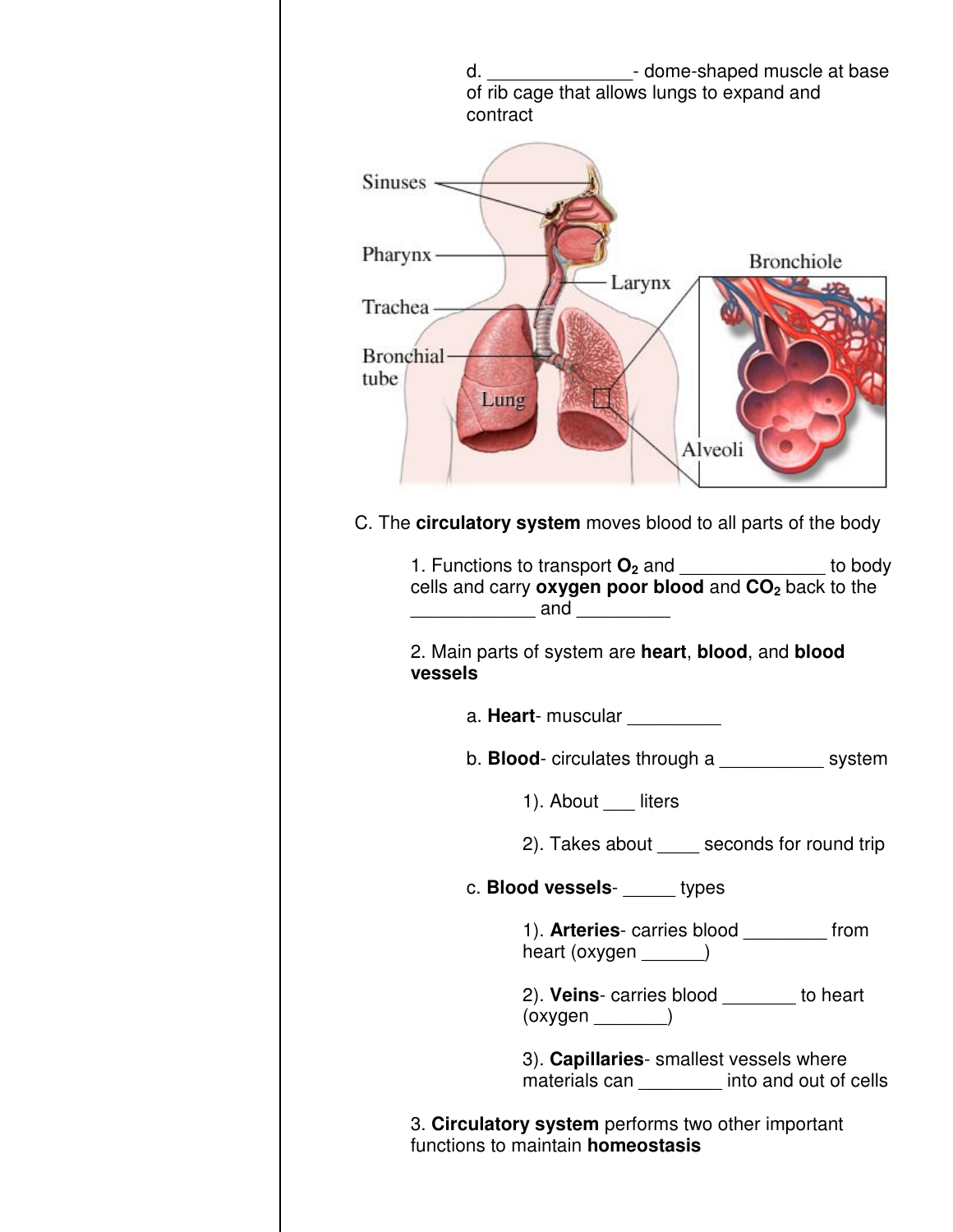|                                                                      | a. Collects waste materials produced by                                                                                                                        |  |
|----------------------------------------------------------------------|----------------------------------------------------------------------------------------------------------------------------------------------------------------|--|
|                                                                      | delivers to kidneys and liver to be filtered out of<br>blood                                                                                                   |  |
|                                                                      | b. Helps maintain body ________________<br>by<br>distributing __________ produced by muscles and<br>internal organs                                            |  |
|                                                                      | II. Respiration and Gas Exchange (30.2)                                                                                                                        |  |
|                                                                      | A. Gas ____________________ occurs in the alveoli of the lungs                                                                                                 |  |
|                                                                      | 1. $O_2$ and $CO_2$ move in and out of blood by                                                                                                                |  |
|                                                                      | 2. Red blood cells contain $\frac{1}{2}$ that carries $O_2$                                                                                                    |  |
| 3). Gas exchange regulated by _______________ system<br>(brain stem) |                                                                                                                                                                |  |
|                                                                      | B. Respiratory diseases interfere with ______ exchange                                                                                                         |  |
|                                                                      | 1. <b>Emphysema</b> -caused mainly by <b>Emphysema</b> -caused mainly by<br>destroys ____________.                                                             |  |
|                                                                      | 2. Asthma- causes bronchioles to _____________ due to<br>muscle spasms. Can be triggered by allergies, stress,<br>exposure to smoke and chemicals or exercise. |  |
|                                                                      | III. The Heart and Circulation (30.3)                                                                                                                          |  |
|                                                                      | A. The tissues and structures of the heart make it an efficient                                                                                                |  |
|                                                                      | 1. Consists of four ______________                                                                                                                             |  |
|                                                                      | a. _____________- right and left sides (smaller<br>chambers)                                                                                                   |  |
|                                                                      | b. ______________________- right and left sides (larger<br>chambers)                                                                                           |  |
|                                                                      | c. Valves- flaps of tissue that prevent blood from                                                                                                             |  |
|                                                                      |                                                                                                                                                                |  |
|                                                                      | a. Starts in ___________ and then _______________                                                                                                              |  |
|                                                                      | b. ________________________- group of cells that<br>generates electrical signal that starts contractions\                                                      |  |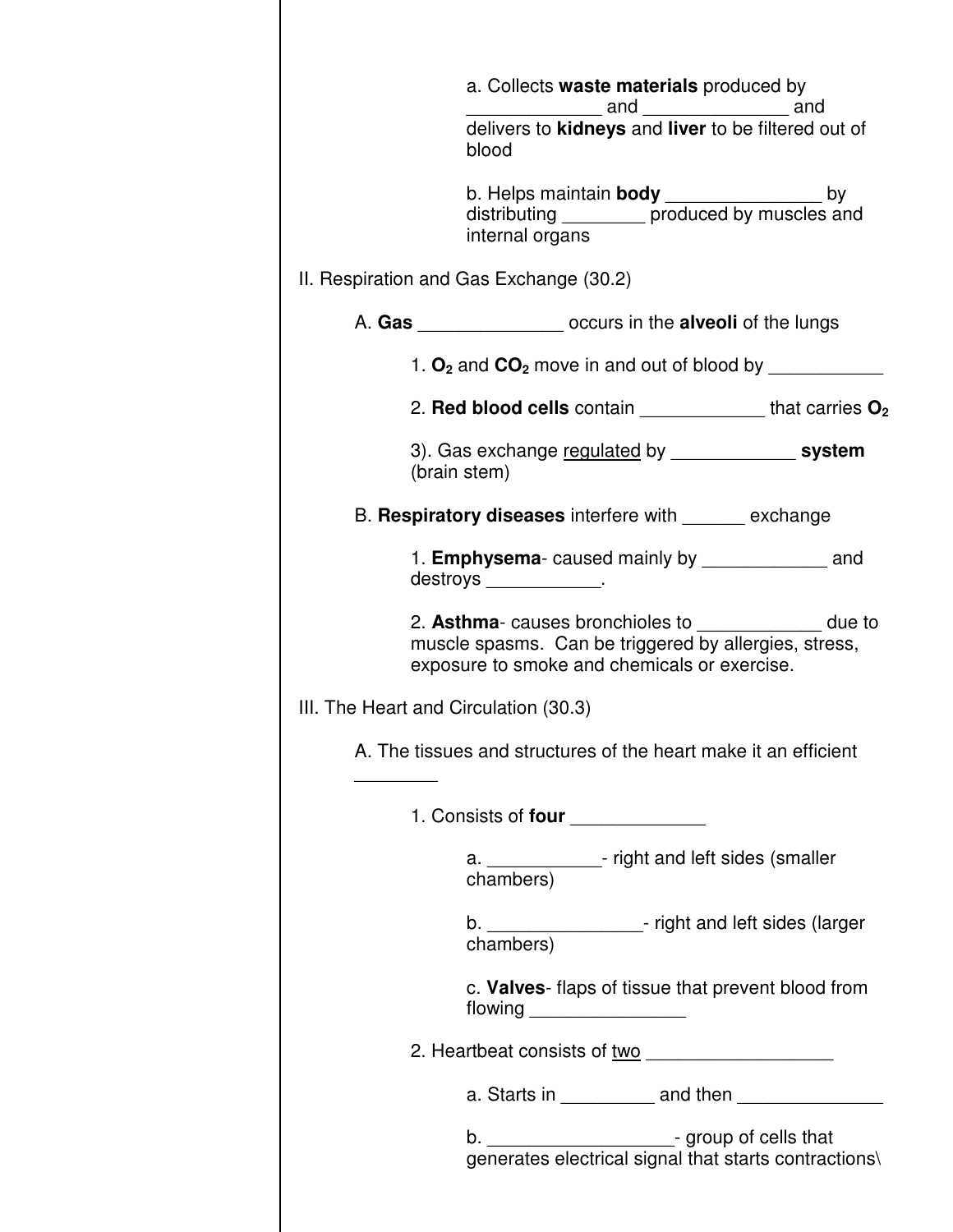|                                            | 3. Blood flow in heart                                 |                                                  |                                                                     |
|--------------------------------------------|--------------------------------------------------------|--------------------------------------------------|---------------------------------------------------------------------|
|                                            | and pumped into right ventricle                        |                                                  | a. Oxygen _________ blood enters right atrium                       |
|                                            | for gas exchange                                       |                                                  | b. Right ventricle pumps blood to _______                           |
|                                            | ventricle                                              |                                                  | c. Returns to left _____________ and pumped to left                 |
|                                            | (this is the largest chamber)                          |                                                  | d. Left ventricle pumps blood to rest of                            |
|                                            |                                                        |                                                  |                                                                     |
|                                            |                                                        |                                                  | 1. Pulmonary circulation-between __________ and                     |
| rest of body                               |                                                        |                                                  | 2. ________________________ circulation- between heart and          |
| IV. Blood Vessels and Transport (30.4)     |                                                        |                                                  |                                                                     |
| the body                                   |                                                        |                                                  | A. Arteries, veins, and capillaries transport blood to all parts of |
|                                            | blood under great pressure                             |                                                  | 1. Arteries- <u> _______</u> _____and ________________because       |
|                                            | a. surrounded by layer of smooth<br>and elastic fibers |                                                  |                                                                     |
|                                            | b. Pumping heart moves blood                           |                                                  |                                                                     |
|                                            | under less __________________.                         |                                                  | 2. Veins-large diameter but thinner walls because                   |
| Direction of blood flow<br><b>ARTERIES</b> | circulation                                            |                                                  | a. Skeletal ____________ help maintain                              |
| to                                         | moving backwards                                       |                                                  | b. Contain ____________that keep blood from                         |
| <b>CAPILLARIES</b>                         |                                                        | 3. Capillaries-thin walled to allow<br>of gases. |                                                                     |
| to                                         |                                                        |                                                  |                                                                     |
| <b>VEINS</b>                               |                                                        |                                                  |                                                                     |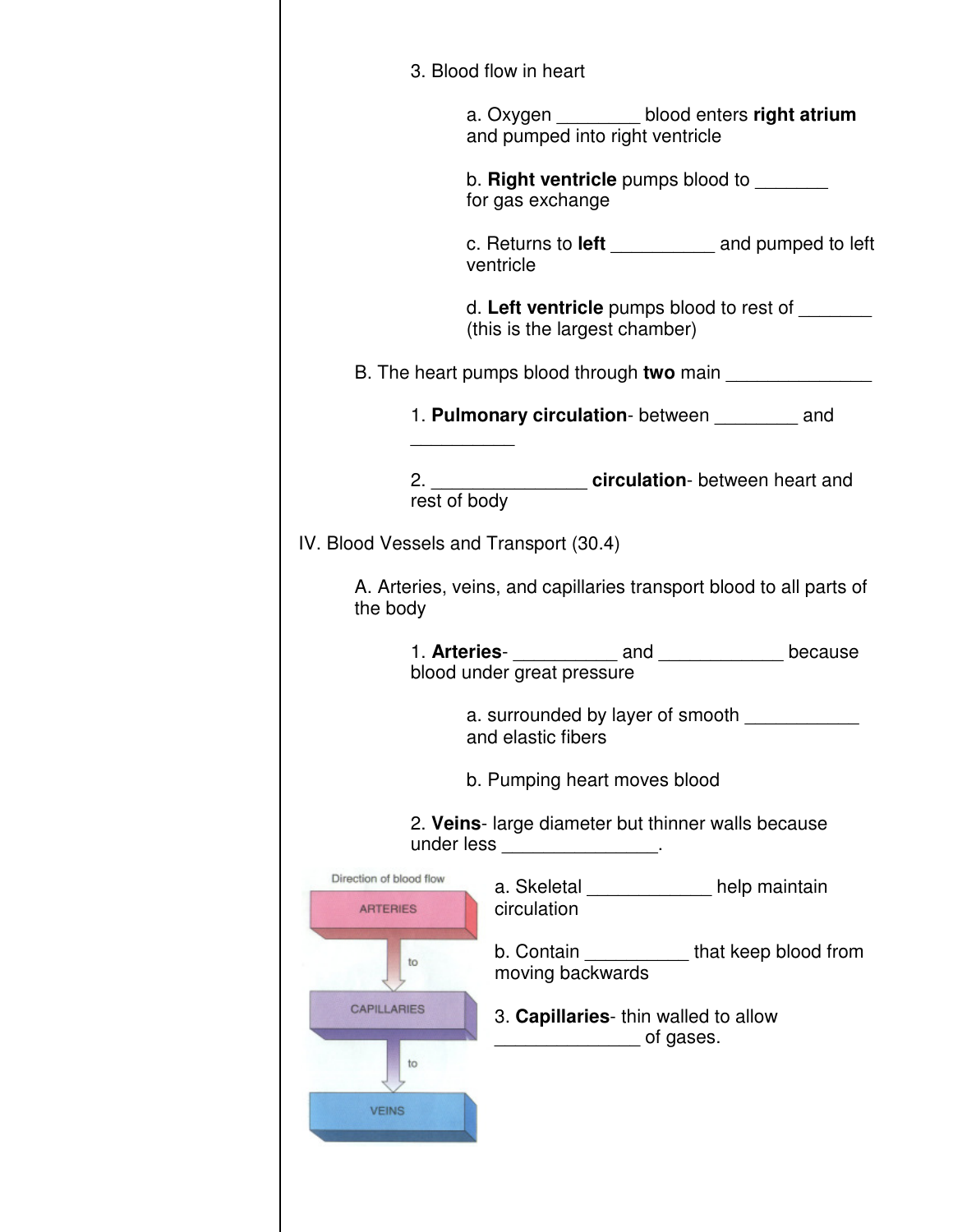| B. Blood pressure- _________ with which blood pushes                                                                                                            |  |  |  |  |
|-----------------------------------------------------------------------------------------------------------------------------------------------------------------|--|--|--|--|
| against wall of an artery (E.g. 120/70)                                                                                                                         |  |  |  |  |
| 1. ___________________ pressure (top, higher number)-<br>pressure when ventricle contracts                                                                      |  |  |  |  |
| 2. _____________________ pressure (bottom, smaller number)-<br>pressure when ventricle relaxes                                                                  |  |  |  |  |
| Blood pressure is the measurement<br>of force applied to artery walls                                                                                           |  |  |  |  |
|                                                                                                                                                                 |  |  |  |  |
| 3. Blood pressure depends on how and<br>the arteries are and strength of<br>heart contractions                                                                  |  |  |  |  |
| 4. High blood pressure ( <b>Latin 2018</b> Can lead to<br>heart attach or stroke                                                                                |  |  |  |  |
| C. Lifestyle plays a key role in circulatory __________                                                                                                         |  |  |  |  |
| 1. Increased _________ of developing circulatory disease<br>with: smoking, lack of exercise, excessive weight,<br>long-term stress, diet high in saturated fats |  |  |  |  |
| 2. Arteriosclerosis- artery walls become and                                                                                                                    |  |  |  |  |
| 3. Artherosclerosis- blood flow partially or fully blocked<br>by sticky material called _____________                                                           |  |  |  |  |
| V. Blood (30.5)                                                                                                                                                 |  |  |  |  |
| A. Blood is composed mainly of cells, cell fragments, and plasma                                                                                                |  |  |  |  |
| 1. <b>Blood cells</b> -includes _______ and __________ blood cells as well as <b>platelets</b> (cell _______________)                                           |  |  |  |  |
|                                                                                                                                                                 |  |  |  |  |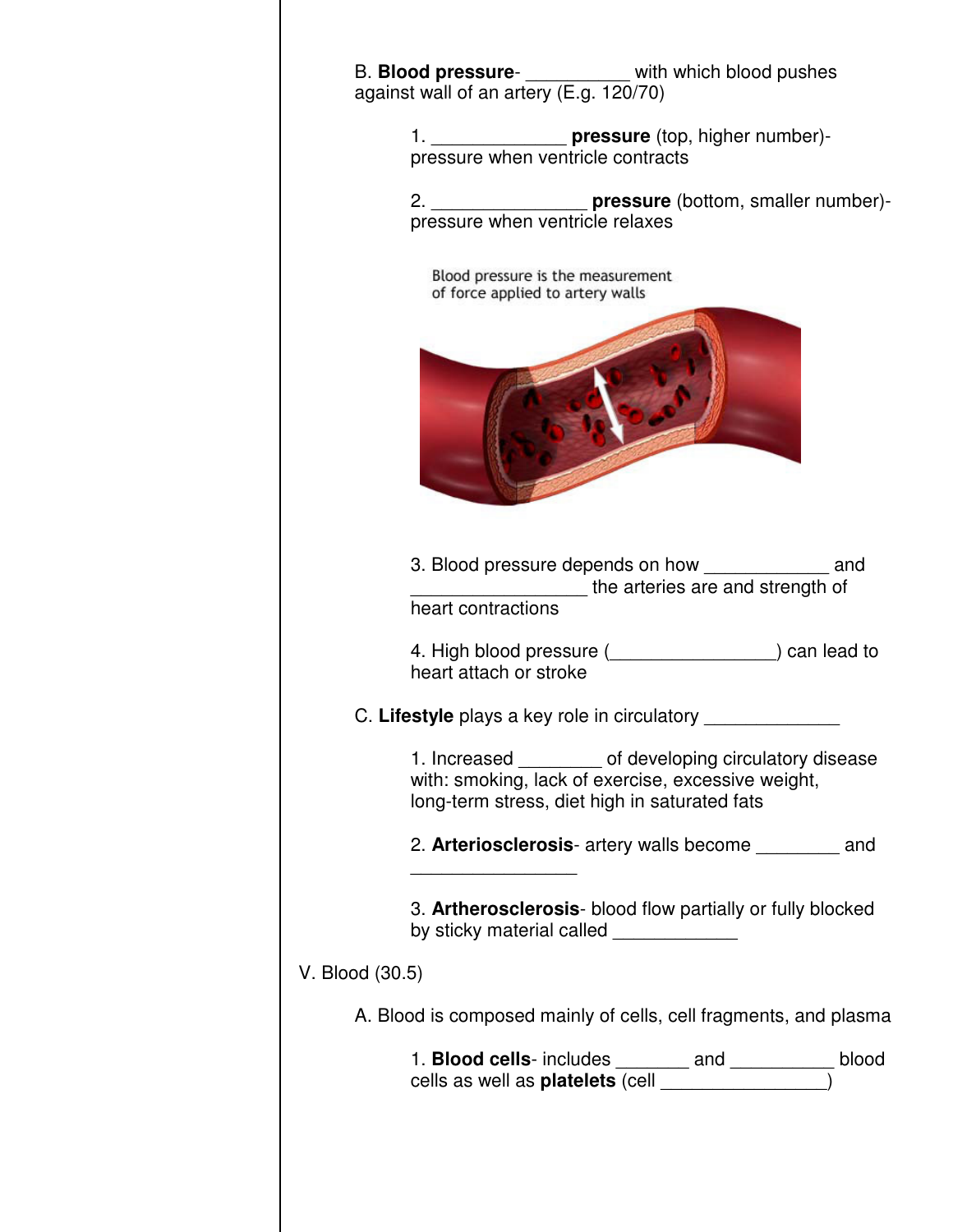